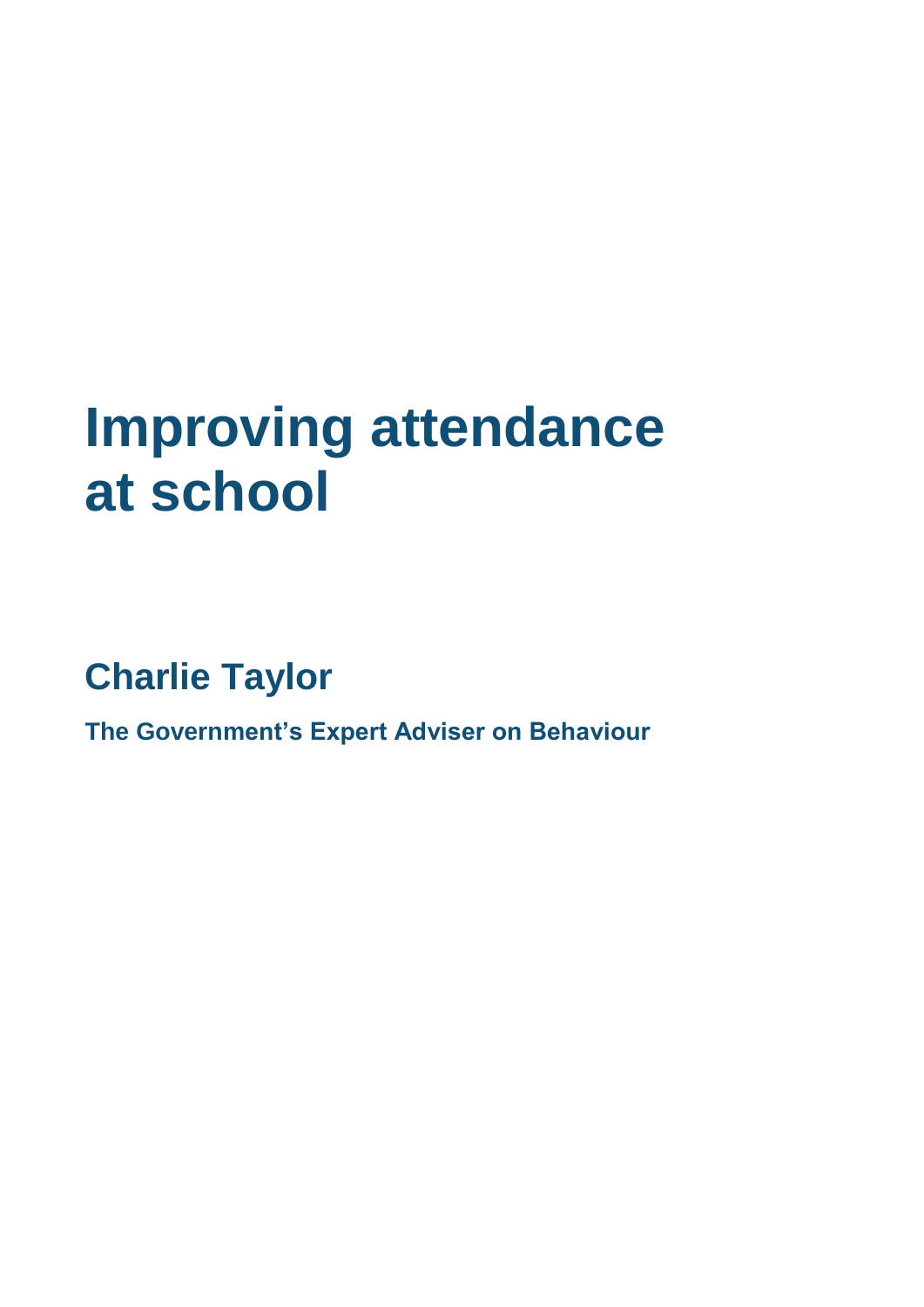#### **Foreword**

In his speech to Durand Academy on 1 September 2011, the Secretary of State for Education, Michael Gove, talked about the 'missing million' children who are absent from school for more than three weeks a year. He referred to the 'educational underclass' of children who are outside the mainstream education world and how many of them have simply not spent enough time in school to achieve academic success. He asked me to conduct this review into the problem of "truancy" and make recommendations for improving the attendance of these children.

In taking on this review I have been able to visit or speak to colleagues from the following areas: Bolton; Bradford; Essex; Greenwich; Hackney; Hammersmith and Fulham; Hertfordshire; Hillingdon; Hounslow; Lancashire; Manchester; Nottinghamshire; Oldham; Oxford; Redbridge; Sandwell; Somerset; Southwark; Suffolk; Tower Hamlets; and Waltham Forest. I would like to thank head teachers, teachers, local authority officers, education welfare officers and magistrates who took the time to share their insights and experience in a frank and open manner.

Finally, I would like to thank officials from the Department for Education for all their help in putting together this report.

#### **Charlie Taylor**

The Government's Expert Adviser on Behaviour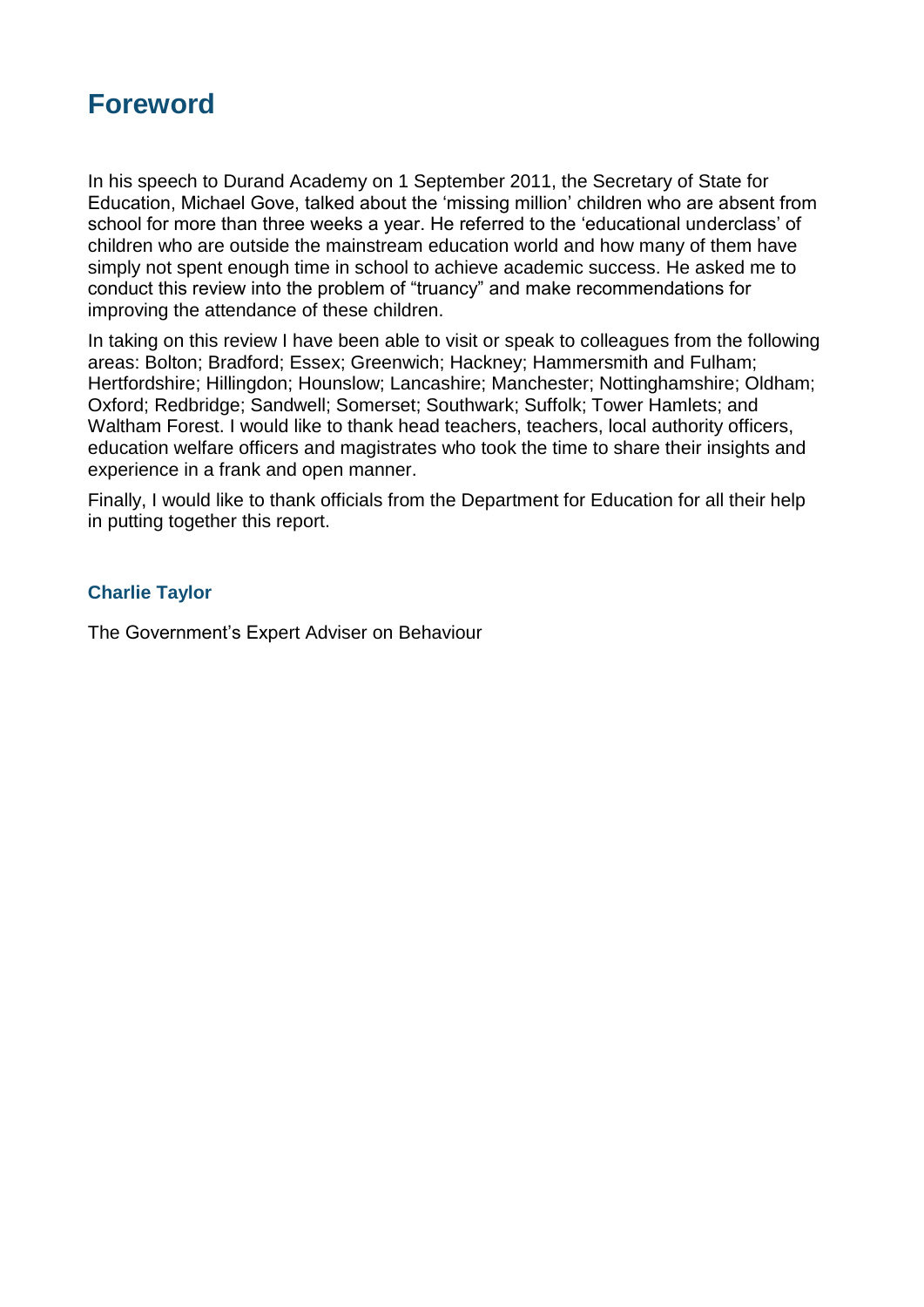## **Contents**

| paragraphs |  |  |  |
|------------|--|--|--|
|            |  |  |  |

| Introduction                       | $1 - 4$   |  |
|------------------------------------|-----------|--|
| Trends in attendance               | $5 - 7$   |  |
| Attendance in the early years      | $8 - 9$   |  |
| Government reporting on attendance |           |  |
| <b>Parental sanctions</b>          | 19-24     |  |
| Effective school practice          | $25 - 28$ |  |
| Closing remarks                    |           |  |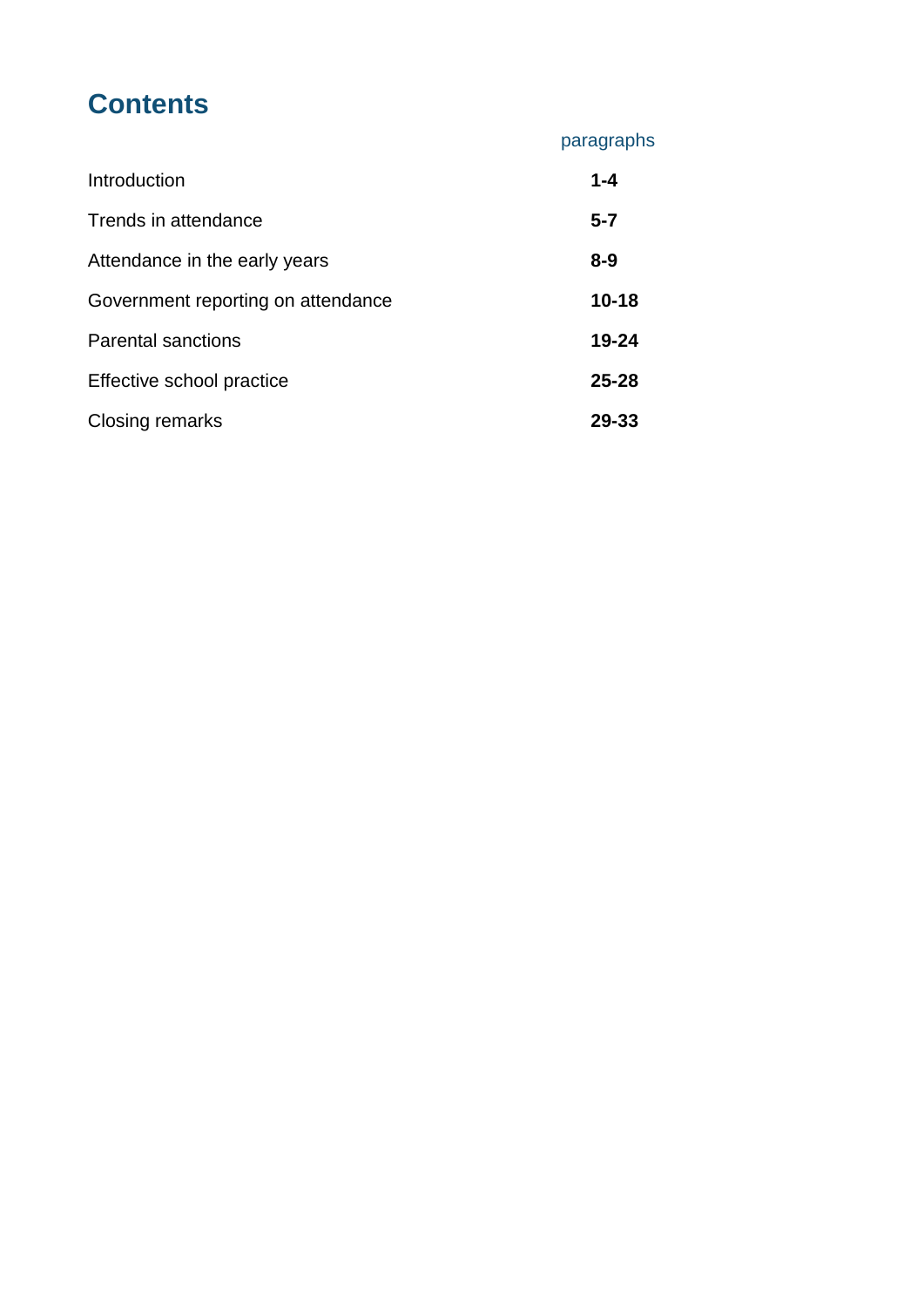## **Introduction**

### **Improving attendance**

1. Attendance has been steadily improving in the last few years, but there were still 57 million days of school missed in 2009/2010. The evidence shows that children with poor attendance are unlikely to succeed academically and they are more likely not to be in education, employment or training (NEET) when they leave school.

2. There is a clear link between poor attendance at school and lower academic achievement. Of pupils who miss more than 50 per cent of school only three per cent manage to achieve five or more GCSEs at grades A\* to C including Maths and English. 73 per cent of pupils who have over 95 per cent attendance achieve five or more GCSEs at grades A\* to C.

3. Despite the improvements in attendance there remain a small number of children who are persistently absent (PA). Until recently PA applied to pupils who missed more than 20 per cent of school in any term. From September 2011, this threshold was lowered to include those who missed more than 15 per cent. This change will ensure that pupils are identified as having problems at an earlier stage, but this still tends to put the emphasis on secondary school 'truants' where there are the highest numbers of PA pupils.

4. 'Truancy' though is only one dimension and distracts attention from the cause of these problems, which is non-attendance in the early years when approved by parents. This soon becomes a pattern and establishes poor attitudes towards school. The youngest children don't play truant from school, they are off because their parents allow them to be off. The focus of Government should be on attendance first and foremost. This requires a shift in language and a broader view that looks beyond the issue of older truants.

#### **Trends in attendance**

5. As children move up through the school system, the numbers of children who are persistently absent grow, most significantly in the final years of secondary school. Despite a lot of focus on these children under the last Government, this figure is still too high. They tend to be children who have become disillusioned with school and have stopped turning up. By the time children have reached their mid-teens it becomes more difficult for parents and schools to get these truants to attend. The majority of children whose parents are taken to court for bad attendance are in Years 10 and 11, but by this time it is often too late for prosecution to solve the attendance problems.

6. Discussions through the review have identified that patterns of attendance of this group of children are established much earlier in their school career. These children are more likely to come from families who do not value education and where the parents often missed school themselves. Evidence shows that children who miss significant amounts of their education in primary school are more likely to truant later on.

7. The best Ofsted reports set clear, timed targets for schools that have poor attendance. This means parents and governors have a measure by which to hold the school to account for future progress.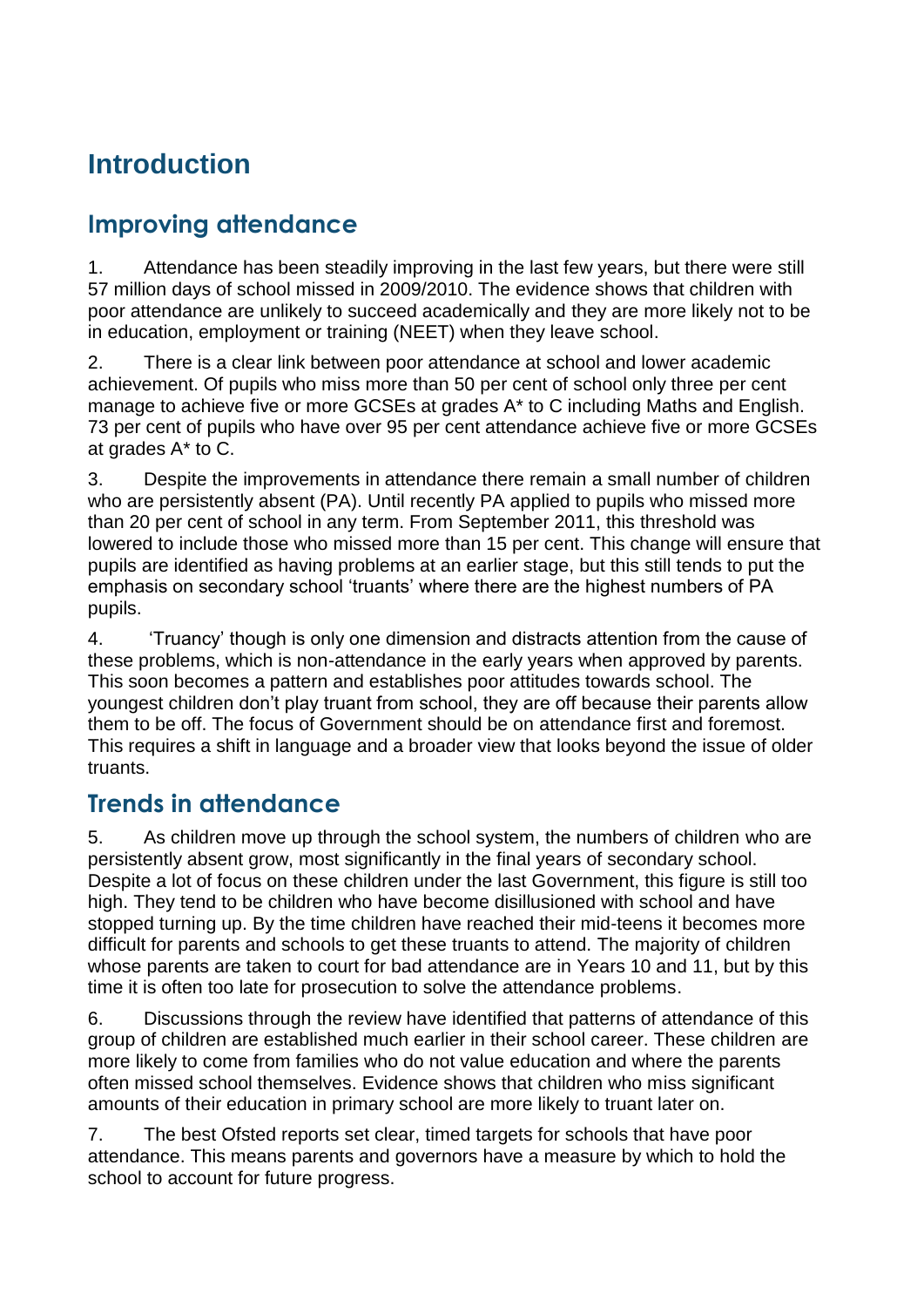#### **Attendance in the early years**

8. There is no nationally collected data on children's attendance in nursery and reception, as school is not mandatory at this age. This means schools are not held to account for pupils' attendance until they reach the age of five. Many schools do not take measures to improve attendance until their pupils reach statutory school age, but for some children this is already too late. Children with low attendance in the early years are more likely to come from the poorest backgrounds. These children are likely to start school already behind their peers, particularly in their acquisition of language and their social development.

9. They have little chance of catching up their peers if their attendance is bad. If they fail to succeed early on in their school careers they are likely to get further behind; disillusionment with education sets in and they become excluded or begin to truant.

#### **Government reporting on attendance**

10. Schools' attendance data is published each term, but because of the way the system is set up the second half of the summer term is not reported on. This means we have no attendance data on a sixth of the school year, making the overall numbers less reliable.

11. Both the current and previous Governments have talked about reducing truancy. There has been a steady improvement in attendance in the last five years, but the focus has been on secondary schools. The roots of poor attendance are in primary schools, but the word 'truancy' does not apply to their pupils.

12. When considering attendance it is worth noting what a one percentage point improvement means in terms of days missed. An average sized secondary school that manages to improve its attendance by one percentage point represents an additional 1,300 pupil-days spent in school. That is a significant amount of education.

13. In the past schools were criticised for having high levels of unauthorised absence where children missed school with no explanation. The unintended consequence was that schools got better at authorising absence. Parents who did not send their child to school received phone calls to chase up their child. If the parent gave a plausible reason, usually that the child was ill, then the school would authorise the absence and both the parent and the school would escape censure, but the child still wasn't there. This focus on unauthorised absence deflects attention away from the most important issue-that all absence is bad for children's education.

14. Schools also applied this to holidays, where it was easier for schools to allow term-time holidays and avoid confrontation. Education welfare officers (EWOs) have frequently noted that primary schools value their good relationships with their parents, meaning they will authorise absence rather than challenge it.

15. Current regulations state that pupils may be granted up to 10 days of leave for the purpose of family holiday in a year. Some parents and schools interpret this as an automatic entitlement to an annual two week term time holiday. Primary schools currently allow children to have twice as much time off for holidays and religious observance as secondary schools. They are often not thorough enough at analysing their data, spotting patterns of absence and dealing with them swiftly. If children are taken away for a two week holiday every year and have an average number of days off for sickness and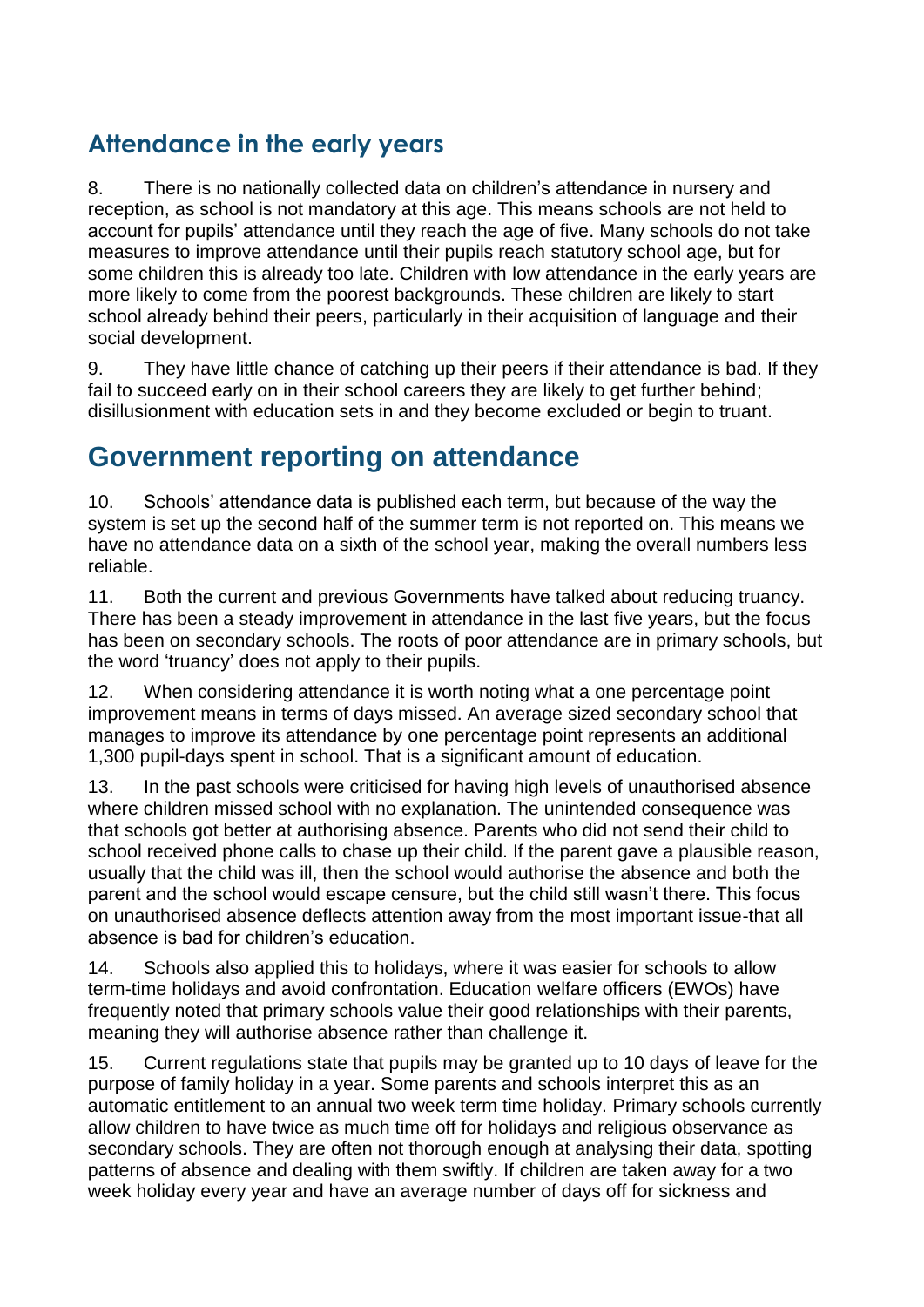appointments, then by the time they leave at sixteen they will have missed a year of school.

16. It is the parents who allow their child to have Monday off because the family is tired after a weekend away, who keep their child back from school because they are waiting for a delivery, or for whom a doctor's appointment in the afternoon becomes a reason for taking the whole day off who need to be challenged early, and supported to get their children back to school. It is the children in these families who are most likely to truant in Years 10 and 11.

17. If absence in primary schools is automatically authorised it means EWOs have no evidence to use to take parents to court.

18. Poor attendance is often a sign that there are some more serious issues going on in the child's home, but many schools have commented on the difficulty of getting social workers to take it seriously enough. If the family circumstances that are leading to children not being sent to school regularly are addressed early then further more serious and costly interventions from social care may be avoided.

#### **Recommendations**

- That the language of Government concentrates more on improving attendance and there is less use of the word 'truancy'.
- That Ministers focus on improving the attendance of vulnerable pupils in primary schools.
- That the Government changes the focus, when talking about attendance, away from unauthorised and authorised absence, towards making overall absence and persistent absence the headline figures to discuss publicly.
- That apart from for Year 11, national statistics on attendance are produced for the whole year, not just up until half term in the summer.
- That consideration is given to whether there need to be changes in what data is collected and how study leave is recorded in Year 11 and to the implications of raising the participation age.
- That changes are made to the pupil registration regulations to strengthen the rules on term time holidays. While head teachers should continue to have discretion, holidays in term time should be the exception rather than the rule.
- That data on attendance in reception is published along with local and national averages and this is considered when Ofsted inspects.
- That Ofsted sets specific, timed targets for improving attendance in schools where it is low.
- That all primary schools analyse their data on attendance and quickly pick up on children who are developing a pattern of absence.
- That primary schools focus on supporting parents in nursery and reception who are failing to get their children to school.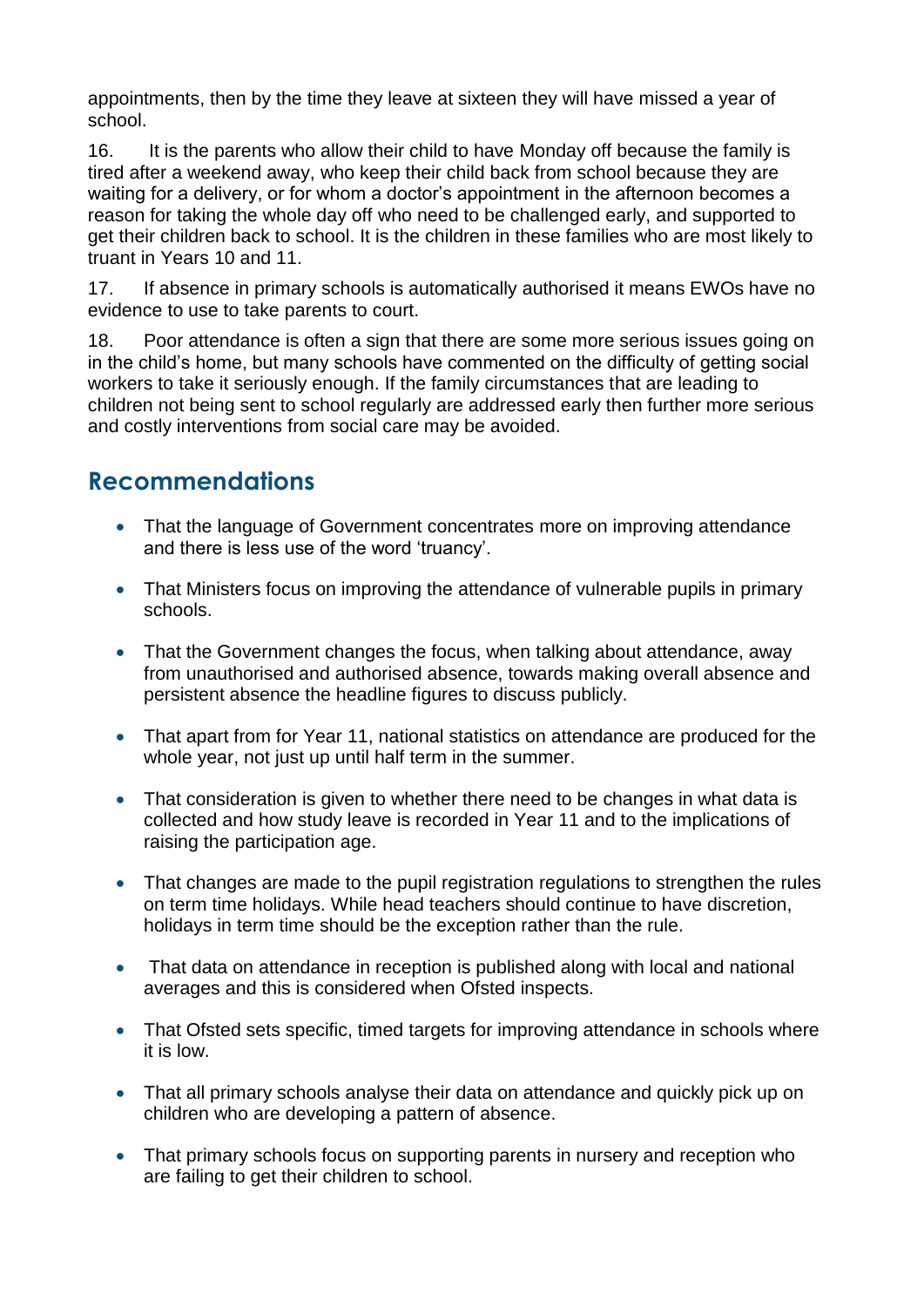## **Parental sanctions**

19. Parents have the legal responsibility to ensure their children attend school from age 5 to 16 where they are registered. There are many reasons why parents fail to send a child to school regularly. The best schools work with their parents to improve attendance and they offer a wide range of support to help them get their children to school. Fining parents or taking them to court is a last resort that schools and EWOs use only very reluctantly when all else has failed. However, when they do so the system must be efficient and effective.

20. When attendance falls schools can use the legal system to punish parents who fail in this duty, but this process is protracted and inconsistent. For most schools and LAs legal intervention is the end of a process that has seen the parent and child offered a range of support. Schools or local authorities may impose a fixed penalty notice (FPN) on parents whose child is not attending regularly. The parent has 28 days to pay a fine of £50; if they fail then it is doubled. After 42 days if the parent has not paid then the school or LA has to withdraw the penalty notice and the parent is then prosecuted under section 444 of the Education Act 1996. Currently 50-60 per cent of FPNs are paid.

21. The process of taking a parent to court is cumbersome and expensive. During my review, when I met magistrates, schools and education welfare officers, they frequently expressed frustration with a system that takes up to six months to get a parent to court.

22. One magistrate explained how parents could exploit the system by first pleading not guilty, then failing to attend court when they were summoned and finally not paying any fine imposed by the magistrate. These attendance cases compete for limited court time with a wide range of other offences.

23. Only a council can prosecute a parent under section 444 and, if the borough solicitor does not prioritise these cases, then they can take months to come to court. When parents are found guilty under section 444 the punishment imposed by the court varies hugely. One education welfare officer told me that whenever she sees one of the two local district judges presiding she knows the parent will only receive a conditional discharge, regardless of the circumstances of the case. Another said a magistrate had imposed one day's court detention for a mother of a Year 9 child who had not been at school for over a year. When after forty-five minutes she said she had to pick up another of her children the magistrate let her go.

24. In 2010, out of 9,147 parents taken to court and found guilty only 6,591 received a fine or a more serious sanction. The average fine imposed by the court was £165. In the review EWOs commented that within certain groups of parents the word has spread that prosecution for bad attendance is a muddled process in which there is a good chance of getting off without sanction.

#### **Recommendations**

• That the system of fines is changed to make it simpler for schools and local authorities to use and for parents to understand. Parents who allow their child to miss too much school should receive a fine of £60. If they fail to pay within 28 days then the fine should double to £120 and the money should be recovered directly through their child benefit. Where parents who do not receive child benefit fail to pay fines they would be recovered through the county court. In addition, the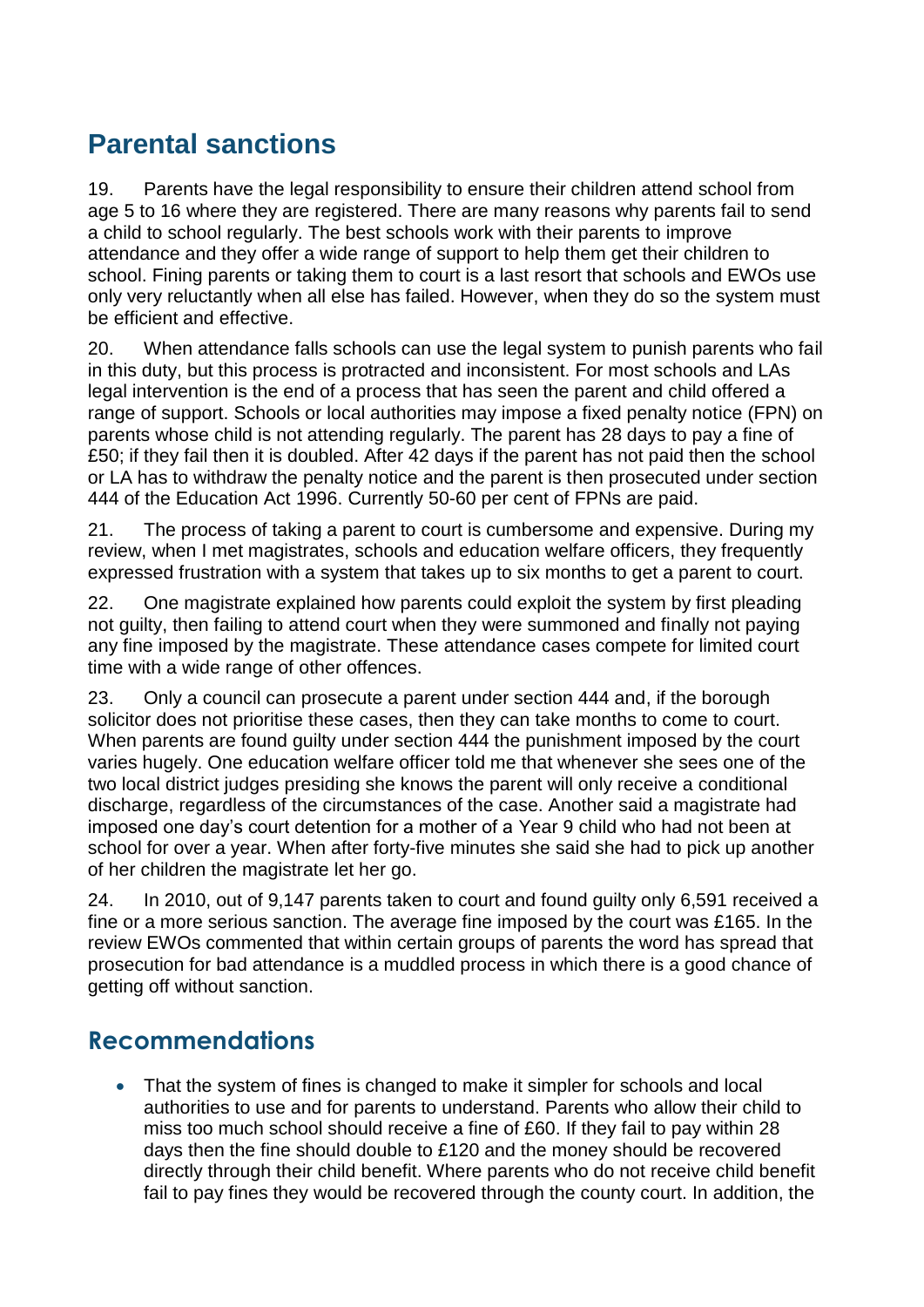local authority should continue to have the right to take persistent offenders to court, but magistrates will be aware that a fine will have been paid for previous offences and therefore their response needs to be firm.

- Persistent failure to send children to school is a clear sign of neglect and that children's social care services should work with schools to address underlying difficulties.
- That Academy chains, sponsors and individual schools are allowed to prosecute their pupils' parents for poor attendance.

## **Effective school practice**

25. I have visited some schools that do an exceptional job in making sure parents get into good habits of ensuring their child attends early on. Jubilee Park Primary School in Tipton in the West Midlands serves a community of predominately white working class families where there are high levels of deprivation. These are parents who often experienced academic failure in their schools and they have little faith in the potential of education. Similarly Crocketts Community Primary School in Smethwick and English Martyrs Catholic Primary School in Wapping make high attendance part of their ethos. These schools have a common determination to improve and sustain attendance rates.

26. Schools like these understand that, without the opportunity to receive good teaching, every day, from the start of their school career, their most deprived pupils are unlikely to narrow the gap with their peers. These schools are on the look out for poor patterns of attendance in their nurseries and address them as soon as they become concerned.

27. Parents are supported to get their children to school with a range of measures including walking buses, home visits or even school staff picking children up when parents are in real difficulties. In addition these schools use education welfare officers, social services, the police and the courts when parents do not co-operate.

28. Parents are taught to understand the difference between minor ailments and the sort of illness that warrants a day off and head teachers refuse every request for holidays unless there are really exceptional circumstances. The head teachers of these schools see attendance as one of their most important responsibilities and, to improve it, they are prepared to spend both time and money. In these three schools, with significantly above average free school meals, attendance is above the national average and persistent absence levels are very low.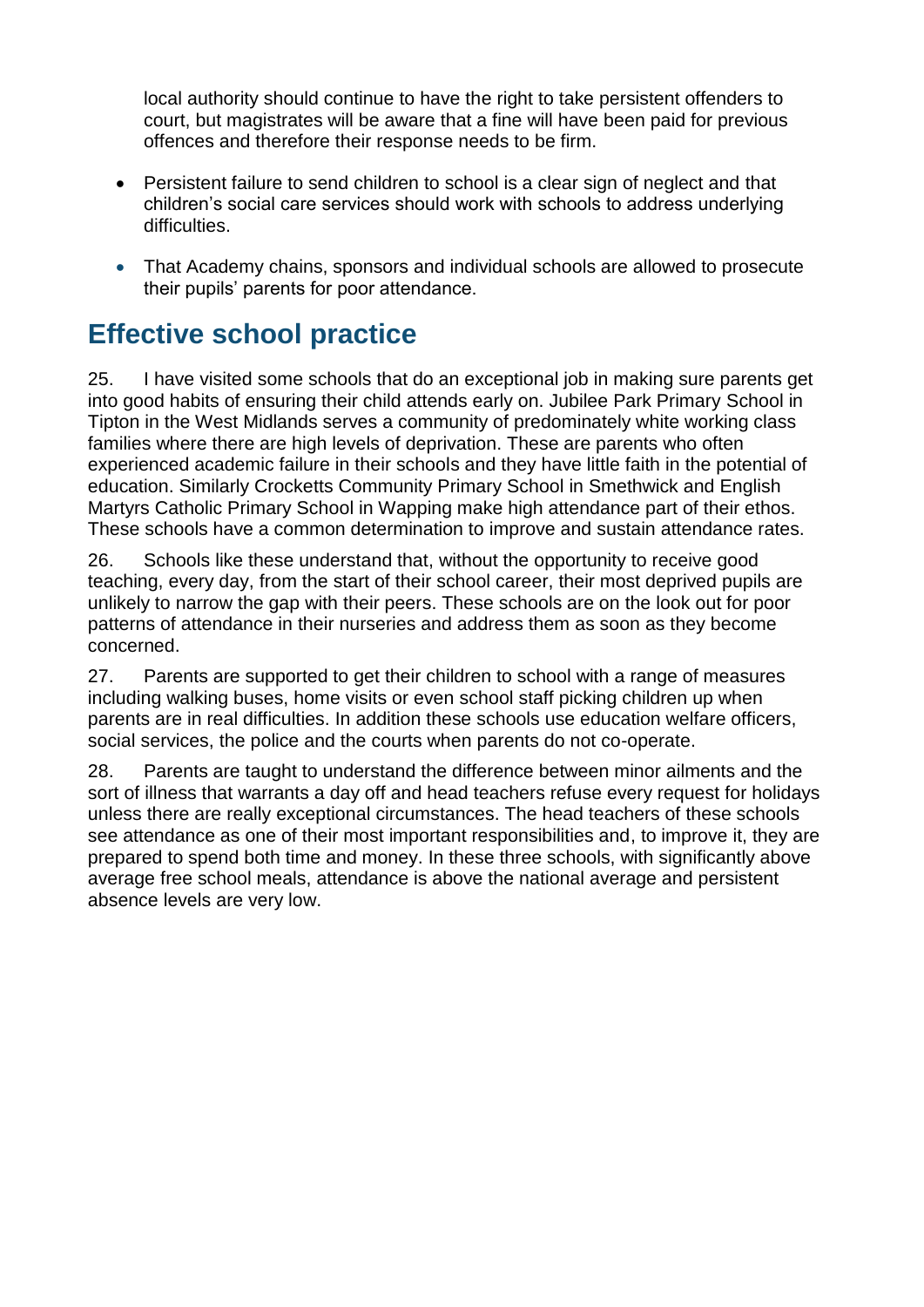## **Closing remarks**

#### **Improving attendance in our schools**

29. If the recommendations on attendance are accepted, then the Government will look to primary schools to improve attendance in the early years. This focus will mean that, where patterns of irregular attendance are picked up in nursery and reception, parents will be supported to get their children into school. Children with the worst attendance in the early years tend to come from the lowest socio-economic groups where attainment on entry to primary schools is often already notably lower than that of their peers. By ensuring that the parents of these children get into good attendance habits, schools will be able to do the work required to narrow this gap. Primary schools will allow far fewer term-time holidays and they will challenge parents more robustly before they authorise absence. Children will feel more included in the life of their school and will experience academic and social success. This will mean fewer children become disillusioned with education and they will be less inclined to misbehave or to truant when they are older.

30. Schools will be able to compare the attendance of their pupils in reception with local and national data and address problems more quickly. The Department for Education will publish data on school attendance that includes the second half of the summer term meaning there is greater accuracy in the figures.

31. When Ofsted inspects schools and finds attendance is not good enough they will set clear and measurable targets that governors and parents can use to hold the school to account.

32. There are many interventions that schools use to help parents get their children to school regularly, but when these don't work schools need to have effective sanctions. A more streamlined system will mean that if parents don't pay a fine within 28 days it will be doubled and taken directly from their child benefit. The threat of punishment will be more powerful, because parents will know that enforcement is a certainty. A more effective fining system will mean fewer parents will need to be taken to court.

33. One of the most effective ways that schools can improve achievement is by improving attendance. Even the very best teachers struggle to raise the standards of children who are not in school regularly. Schools that relentlessly pursue good attendance also get better overall attainment and behaviour.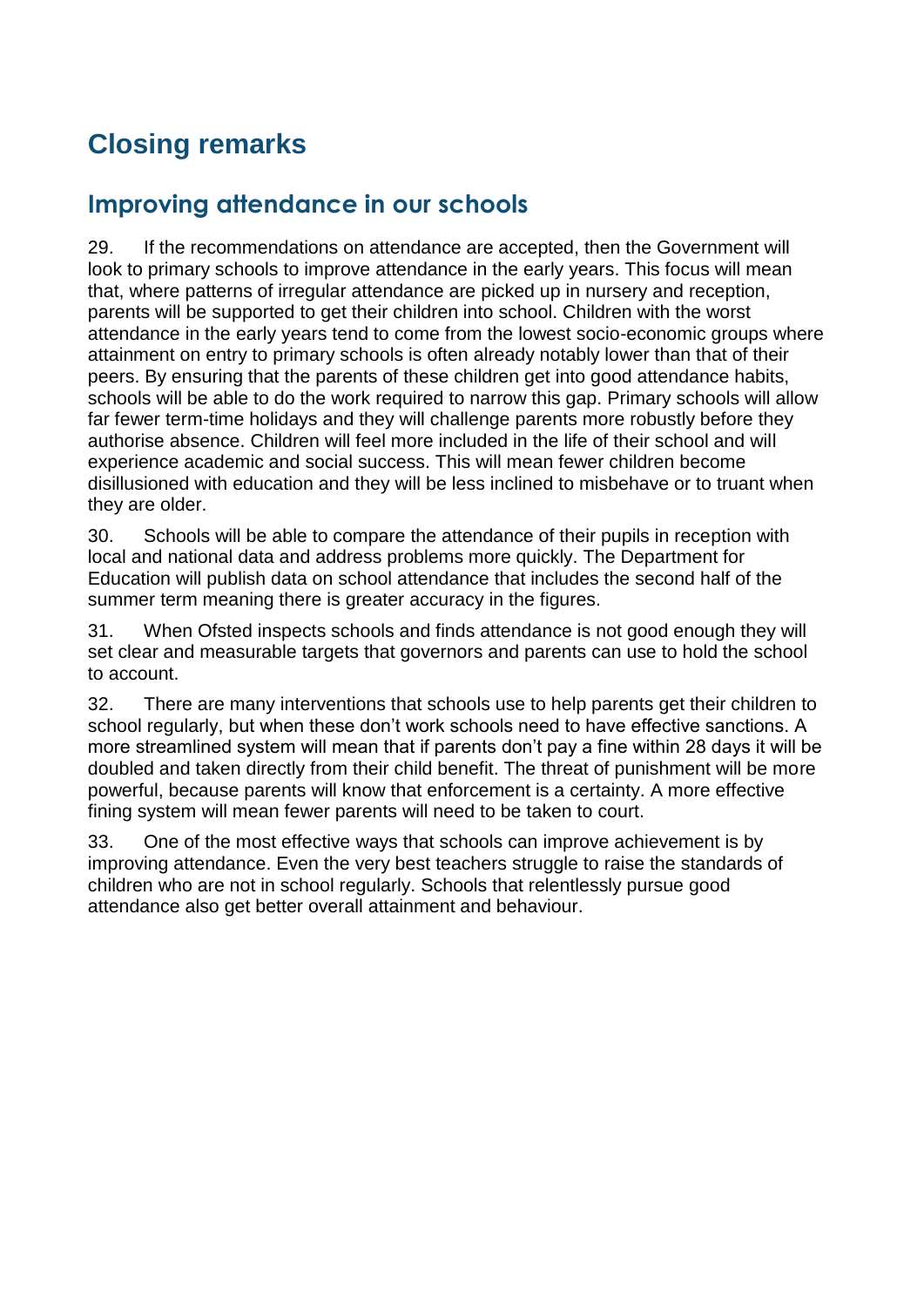## **Summary of recommendations**

#### **Government reporting on attendance**

**Recommendation 1:** That the language of Government focuses more on improving attendance and there is less use of the word 'truancy'**.** 

**Recommendation 2:** That Ministers focus on improving the attendance of vulnerable pupils in primary schools.

**Recommendation 3:** That the Government changes the focus, when talking about attendance, away from unauthorised and authorised absence, towards making overall absence and persistent absence the headline figures to discuss publicly.

**Recommendation 4:** That apart from for Year 11, national statistics on attendance are produced for the whole year, not just up until half term in the summer.

**Recommendation 5:** That consideration is given to whether there need to be changes in what data is collected and how study leave is recorded in Year 11 and to the implications of raising the participation age.

**Recommendation 6:** That changes are made to the pupil registration regulations to strengthen the rules on term time holidays. While head teachers should continue to have discretion, holidays in term time should be the exception rather than the rule.

**Recommendation 7:** That data on attendance in reception is published along with local and national averages and this is considered when Ofsted inspects.

**Recommendation 8:** That Ofsted sets specific, timed targets for improving attendance in schools where it is low.

**Recommendation 9:** That all primary schools analyse their data on attendance and quickly pick up on children who are developing a pattern of absence.

**Recommendation 10:** That primary schools focus on supporting parents in nursery and reception who are failing to get their children to school.

#### **Parental sanctions**

**Recommendation 11:** That the system of fines is changed to make it simpler for schools and local authorities to use and for parents to understand. Parents who allow their child to miss too much school should receive a fine of £60. If they fail to pay within 28 days then the fine should double to £120 and the money should be recovered directly through their child benefit. Where parents who do not receive child benefit fail to pay fines they would be recovered through the county court. In addition, the local authority should continue to have the right to take persistent offenders to court, but magistrates will be aware that a fine will have been paid for previous offences and therefore their response needs to be firm.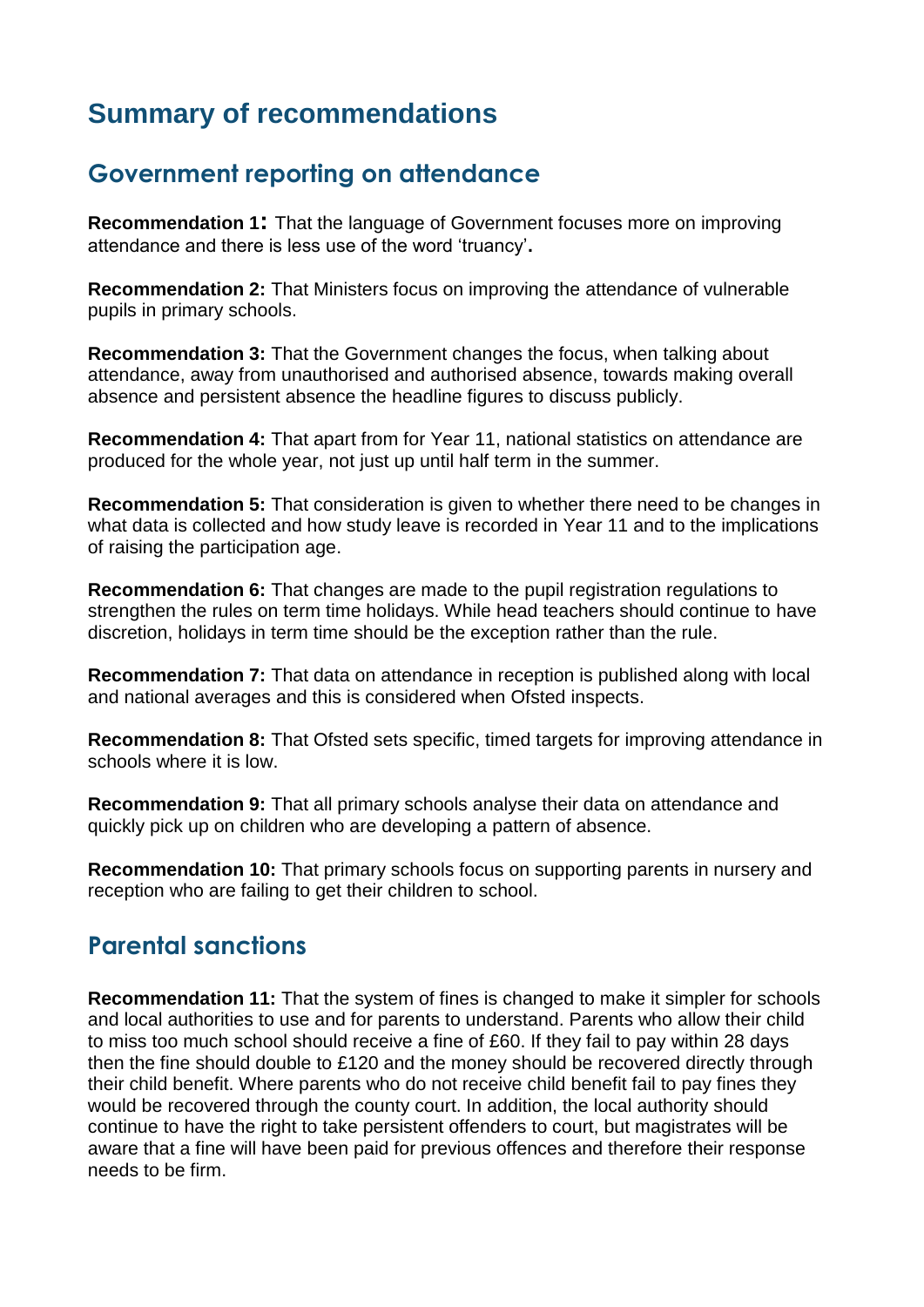**Recommendation 12:** Persistent failure to send children to school is a clear sign of neglect and children's social care services should work with schools to address underlying difficulties.

**Recommendation 13:** That Academy chains, sponsors and individual schools are allowed to prosecute their pupils' parents for poor attendance.